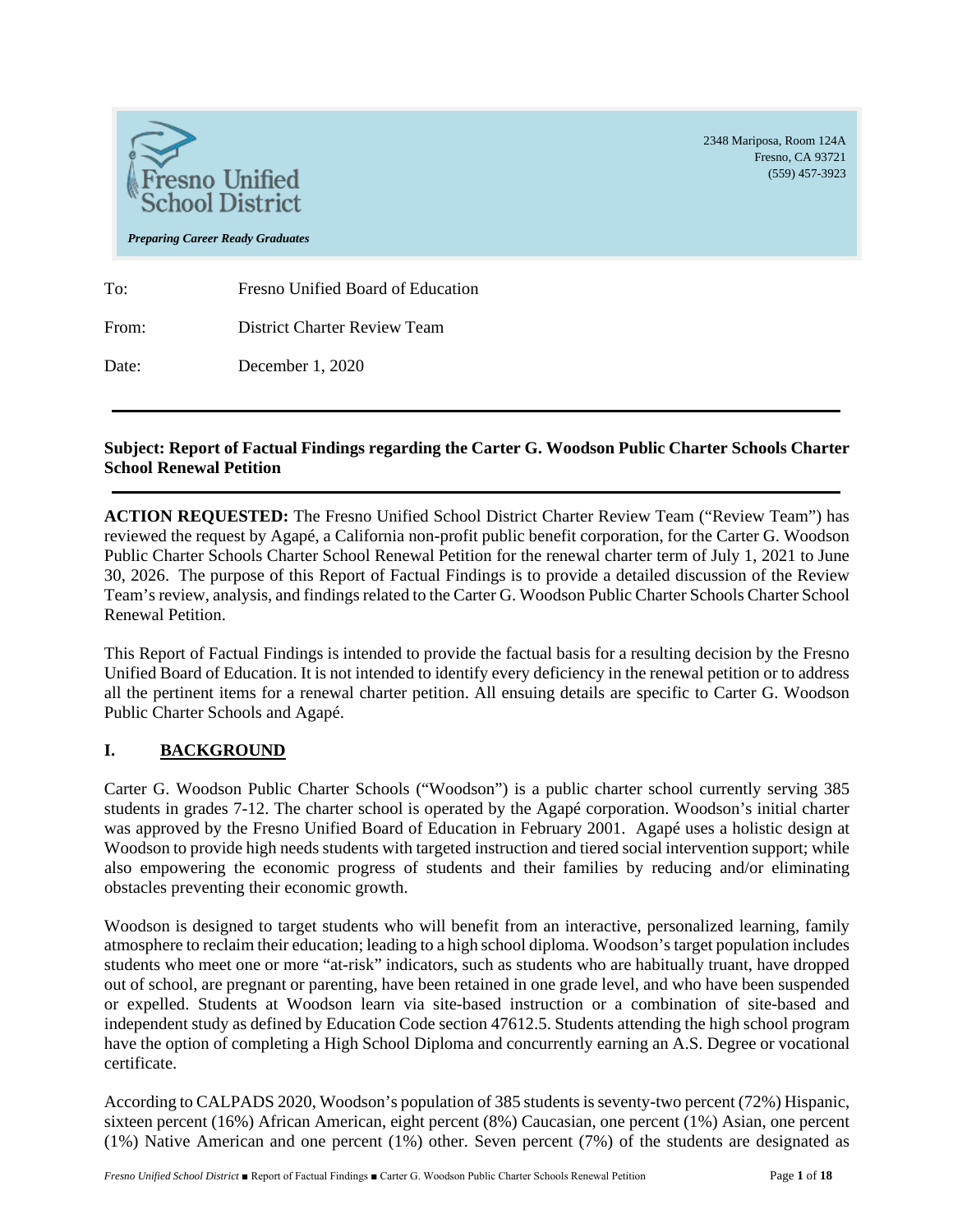English learners (ELs), nine percent (9%) receive special education services and one hundred percent (100%) qualify for free or reduced-price meals.

## **II. CHARTER PETITION PROCEDURE**

The procedure for receiving and considering a charter petition is set forth in Education Code section 47605(b), which states the following:

*No later than 60 days after receiving a petition, in accordance with subdivision (a), the governing board of the school district shall hold a public hearing on the provisions of the charter, at which time the governing board of the school district shall consider the level of support for the petition by teachers employed by the school district, other employees of the school district, and parents. Following review of the petition and the public hearing, the governing board of the school district shall either grant or deny the charter within 90 days of receipt of the petition, provided, however, that the date may be extended by an additional 30 days if both parties agree to the extension. A petition is deemed received by the governing board of the school district for purposes of commencing the timelines described in this subdivision on the day the petitioner submits a petition to the district office, along with a signed certification that the petitioner deems the petition to be complete. The governing board of the school district shall publish all staff recommendations, including the recommended findings and, if applicable, the certification from the county superintendent of schools prepared pursuant to paragraph (8) of subdivision (c), regarding the petition at least 15 days before the public hearing at which the governing board of the school district will either grant or deny the charter. At the public hearing at which the governing board of the school district will either grant or deny the charter, petitioners shall have equivalent time and procedures to present evidence and testimony to respond to the staff recommendations and findings.*

# **III. RENEWAL CHARTER PETITION CRITERIA**

Education Code section  $47607(a)(2)$  states that a chartering authority may grant one or more subsequent renewals of a charter petition. Effective July 1, 2020, a three-tier system is typically used to determine the criteria for a renewal charter petition as set forth in Education Code sections 47607 and 47607.2. However, an exception to this three-tier system exists for certain schools as set forth in Education Code section  $47607(c)(7)$ , which states the following:

*Paragraph (2) and subdivisions (a) and (b) of Section 47607.2 shall not apply to a charter school that is eligible for alternate methods for calculating the state and local indicators pursuant to subdivision (d) of Section 52064.5. In determining whether to grant a charter renewal for such a charter school, the chartering authority shall consider, in addition to the charter school's performance on the state and local indicators included in the evaluation rubrics adopted pursuant to subdivision (c) of Section 52064.5, the charter school's performance on alternative metrics applicable to the charter school based on the pupil population served. The chartering authority shall meet with the charter school during the first year of the charter school's term to mutually agree to discuss alternative metrics to be considered pursuant to this paragraph and shall notify the charter school of the alternative metrics to be used within 30 days of this meeting. The chartering authority may deny a charter renewal pursuant to this paragraph only upon making written findings, setting forth specific facts to support the findings, that the closure of the charter school is in the best interest of pupils.*

Here, Woodson is eligible for alternate methods for calculating the state and local indicators as a DASS public school. As such, the three-tier system does not apply to Woodson and, therefore, the renewal petition may be denied **only** upon making written findings that the closure of Woodson is in the best interest of pupils.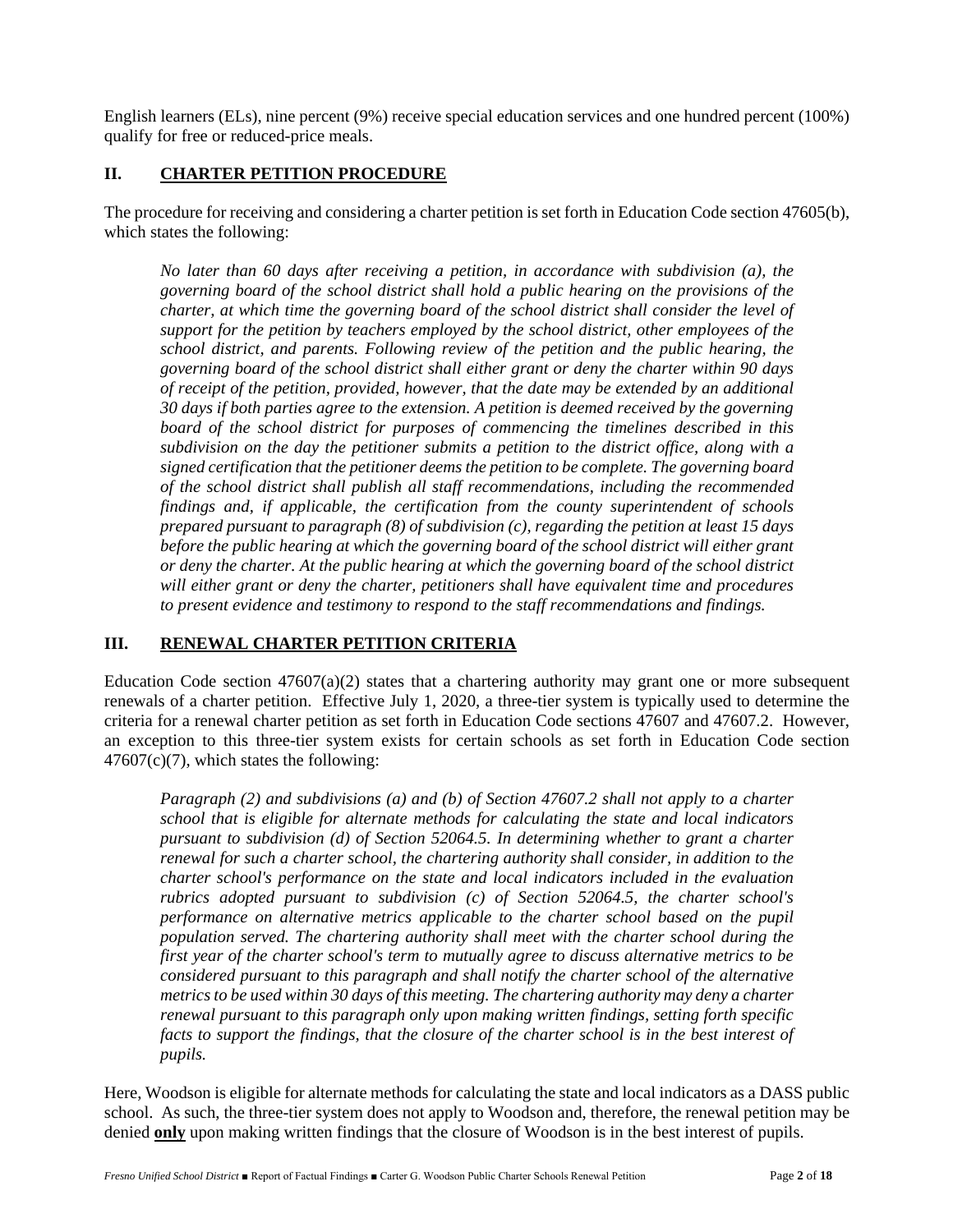In addition, Education Code section 47607(b) confirms that "[r]enewals…of charters are governed by the standards and criteria described in Section 47605, and shall include, but not be limited to, a reasonably comprehensive description of any new requirement of charter schools enacted into law after the charter was originally granted or last renewed." However, as set forth in Education Code section  $47607(a)(4)$ , the findings of Education Code section  $47605(c)(7)$  and (8) shall not be used to deny a renewal of an existing charter school.

Education Code section 47605(c) sets forth the criteria for reviewing a charter petition as follows:

*In reviewing petitions for the establishment of charter schools pursuant to this section, the chartering authority shall be guided by the intent of the Legislature that charter schools are and should become an integral part of the California educational system and that the establishment of charter schools should be encouraged. The governing board of the school district shall grant a charter for the operation of a school under this part if it is satisfied that granting the charter is consistent with sound educational practice and with the interests of the community in which the school is proposing to locate. The governing board of the school district shall consider the academic needs of the pupils the school proposes to serve. The governing board of the school district shall not deny a petition for the establishment of a charter school unless it makes written factual findings, specific to the particular petition, setting forth specific facts to support one or more of the following findings:* 

*(1) The charter school presents an unsound educational program for the pupils to be enrolled in the charter school.*

*(2) The petitioners are demonstrably unlikely to successfully implement the program set forth in the petition.*

*(3) The petition does not contain the number of signatures required by subdivision (a).*

*(4) The petition does not contain an affirmation of each of the conditions described in subdivision (e).*

*(5) The petition does not contain reasonably comprehensive descriptions of all of the following:*

*(A)(i) The educational program of the charter school, designed, among other things, to identify those whom the charter school is attempting to educate, what it means to be an "educated person" in the 21st century, and how learning best occurs. The goals identified in that program shall include the objective of enabling pupils to become self-motivated, competent, and lifelong learners.*

*(ii) The annual goals for the charter school for all pupils and for each subgroup of pupils identified pursuant to Section 52052, to be achieved in the state priorities, as described in subdivision (d) of Section 52060, that apply for the grade levels served, and specific annual actions to achieve those goals. A charter petition may identify additional school priorities, the goals for the school priorities, and the specific annual actions to achieve those goals.*

*(iii) If the proposed charter school will serve high school pupils, the manner in which the charter school will inform parents about the transferability of courses to other public high schools and the eligibility of courses to meet college entrance requirements. Courses offered by the charter school that are accredited by the Western Association of Schools and Colleges may be considered transferable and*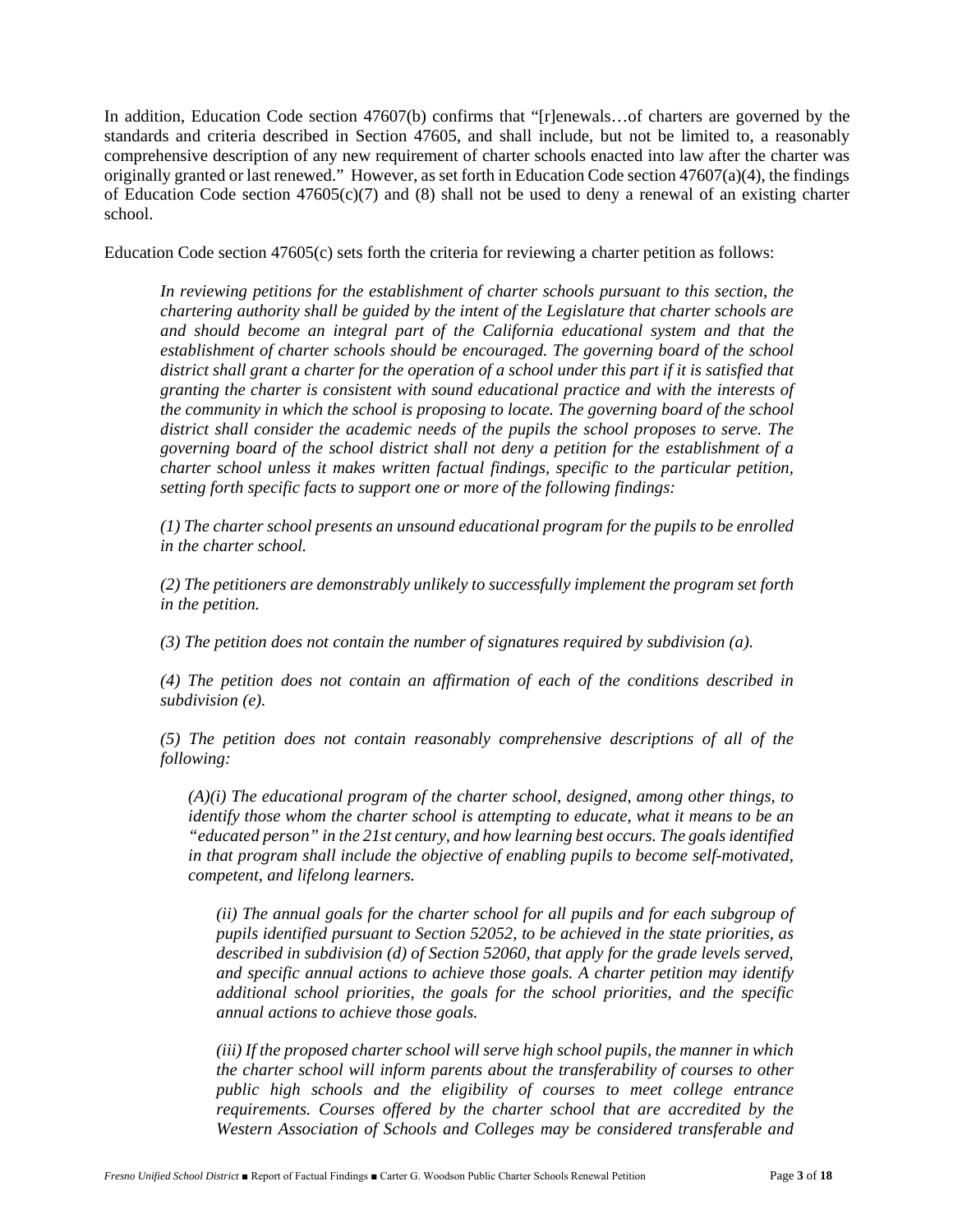*courses approved by the University of California or the California State University as creditable under the "A to G" admissions criteria may be considered to meet college entrance requirements.*

*(B) The measurable pupil outcomes identified for use by the charter school. "Pupil outcomes," for purposes of this part, means the extent to which all pupils of the charter school demonstrate that they have attained the skills, knowledge, and attitudes specified as goals in the charter school's educational program. Pupil outcomes shall include outcomes that address increases in pupil academic achievement both schoolwide and for all pupil subgroups served by the charter school, as that term is defined in subdivision (a) of Section 52052. The pupil outcomes shall align with the state priorities, as described in subdivision (d) of Section 52060, that apply for the grade levels served by the charter school.*

*(C) The method by which pupil progress in meeting those pupil outcomes is to be measured. To the extent practicable, the method for measuring pupil outcomes for state priorities shall be consistent with the way information is reported on a school accountability report card.*

*(D) The governance structure of the charter school, including, but not limited to, the process to be followed by the charter school to ensure parental involvement.*

*(E) The qualifications to be met by individuals to be employed by the charter school.*

*(F) The procedures that the charter school will follow to ensure the health and safety of pupils and staff. These procedures shall require all of the following:*

*(i) That each employee of the charter school furnish the charter school with a criminal record summary as described in Section 44237.*

*(ii) The development of a school safety plan, which shall include the safety topics listed in subparagraphs (A) to (J), inclusive, of paragraph (2) of subdivision (a) of Section 32282.*

*(iii) That the school safety plan be reviewed and updated by March 1 of every year by the charter school.*

*(G) The means by which the charter school will achieve a balance of racial and ethnic pupils, special education pupils, and English learner pupils, including redesignated fluent English proficient pupils, as defined by the evaluation rubrics in Section 52064.5, that is reflective of the general population residing within the territorial jurisdiction of the school district to which the charter petition is submitted. Upon renewal, for a charter school not deemed to be a local educational agency for purposes of special education pursuant to Section 47641, the chartering authority may consider the effect of school placements made by the chartering authority in providing a free and appropriate public education as required by the federal Individuals with Disabilities Education Act (Public Law 101-476),1 on the balance of pupils with disabilities at the charter school.*

*(H) Admission policies and procedures, consistent with subdivision (e).*

*(I) The manner in which annual, independent financial audits shall be conducted, which shall employ generally accepted accounting principles, and the manner in which audit exceptions and deficiencies shall be resolved to the satisfaction of the chartering*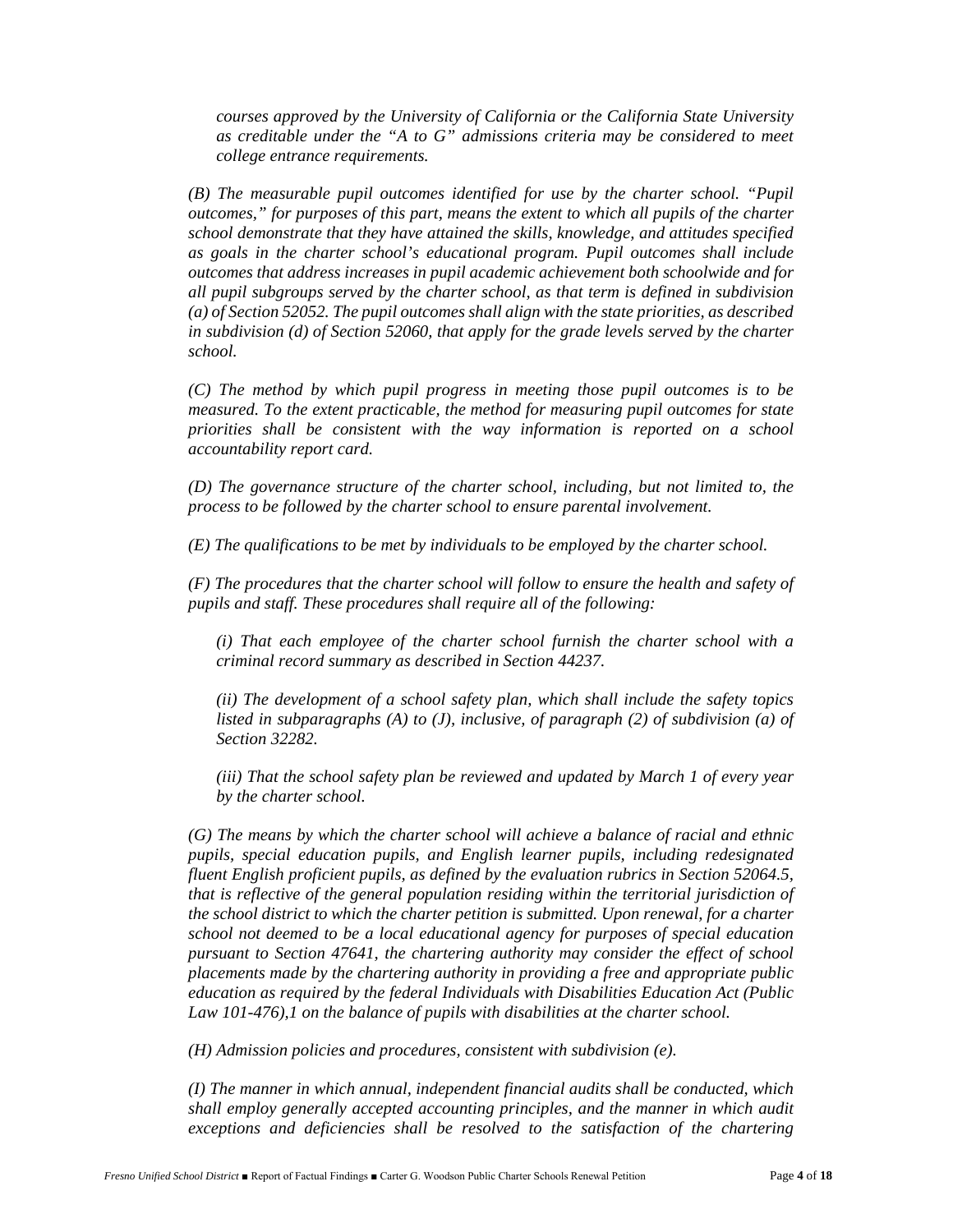*authority.*

*(J) The procedures by which pupils can be suspended or expelled from the charter school for disciplinary reasons or otherwise involuntarily removed from the charter school for any reason. These procedures, at a minimum, shall include an explanation of how the charter school will comply with federal and state constitutional procedural and substantive due process requirements that is consistent with all of the following:*

*(i) For suspensions of fewer than 10 days, provide oral or written notice of the charges against the pupil and, if the pupil denies the charges, an explanation of the evidence that supports the charges and an opportunity for the pupil to present the pupil's side of the story.*

*(ii) For suspensions of 10 days or more and all other expulsions for disciplinary reasons, both of the following:*

*(I) Provide timely, written notice of the charges against the pupil and an explanation of the pupil's basic rights.* 

*(II) Provide a hearing adjudicated by a neutral officer within a reasonable number of days at which the pupil has a fair opportunity to present testimony, evidence, and witnesses and confront and cross-examine adverse witnesses, and at which the pupil has the right to bring legal counsel or an advocate.*

*(iii) Contain a clear statement that no pupil shall be involuntarily removed by the charter school for any reason unless the parent or guardian of the pupil has been provided written notice of intent to remove the pupil no less than five schooldays before the effective date of the action. The written notice shall be in the native language of the pupil or the pupil's parent or guardian or, if the pupil is a foster child or youth or a homeless child or youth, the pupil's educational rights holder, and shall inform the pupil, the pupil's parent or guardian, or the pupil's educational rights holder of the right to initiate the procedures specified in clause (ii) before the effective date of the action. If the pupil's parent, guardian, or educational rights holder initiates the procedures specified in clause (ii), the pupil shall remain enrolled and shall not be removed until the charter school issues a final decision. For purposes of this clause, "involuntarily removed" includes disenrolled, dismissed, transferred, or terminated, but does not include suspensions specified in clauses (i) and (ii).*

*(K) The manner by which staff members of the charter schools will be covered by the State Teachers' Retirement System, the Public Employees' Retirement System, or federal social security.*

*(L) The public school attendance alternatives for pupils residing within the school district who choose not to attend charter schools.*

*(M) The rights of an employee of the school district upon leaving the employment of the school district to work in a charter school, and of any rights of return to the school district after employment at a charter school.*

*(N) The procedures to be followed by the charter school and the chartering authority to resolve disputes relating to provisions of the charter.*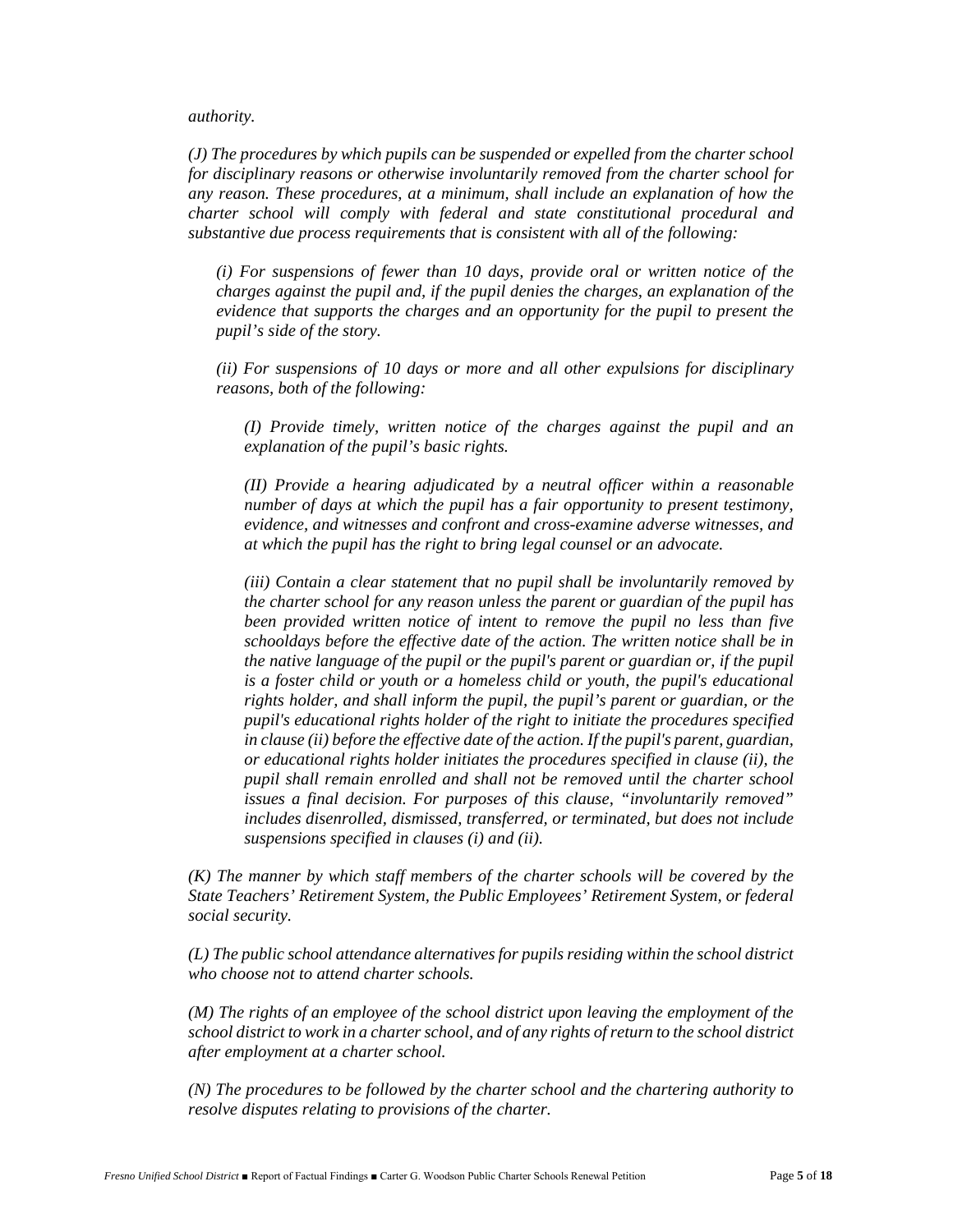*(O) The procedures to be used if the charter school closes. The procedures shall ensure a final audit of the charter school to determine the disposition of all assets and liabilities of the charter school, including plans for disposing of any net assets and for the maintenance and transfer of pupil records.*

*(6) The petition does not contain a declaration of whether or not the charter school shall be deemed the exclusive public employer of the employees of the charter school for purposes of Chapter 10.7 (commencing with Section 3540) of Division 4 of Title 1 of the Government Code.*

*(7) The charter school is demonstrably unlikely to serve the interests of the entire community in which the school is proposing to locate. Analysis of this finding shall include consideration of the fiscal impact of the proposed charter school. A written factual finding under this paragraph shall detail specific facts and circumstances that analyze and consider the following factors:*

*(A) The extent to which the proposed charter school would substantially undermine existing services, academic offerings, or programmatic offerings.*

*(B) Whether the proposed charter school would duplicate a program currently offered within the school district and the existing program has sufficient capacity for the pupils proposed to be served within reasonable proximity to where the charter school intends to locate.*

*(8) The school district is not positioned to absorb the fiscal impact of the proposed charter school. A school district satisfies this paragraph if it has a qualified interim certification pursuant to Section 42131 and the county superintendent of schools, in consultation with the County Office Fiscal Crisis and Management Assistance Team, certifies that approving the charter school would result in the school district having a negative interim certification pursuant to Section 42131, has a negative interim certification pursuant to Section 42131, or is under state receivership. Charter schools proposed in a school district satisfying one of these conditions shall be subject to a rebuttable presumption of denial.*

# **IV. REVIEW TEAM ANALYSIS OF PETITION REQUIRED ELEMENTS**

|    |                                                                                                                                                                                    |                                                                                                                                                                  | <b>Meets Criteria</b> |     |
|----|------------------------------------------------------------------------------------------------------------------------------------------------------------------------------------|------------------------------------------------------------------------------------------------------------------------------------------------------------------|-----------------------|-----|
|    | <b>Criteria</b>                                                                                                                                                                    | <b>Review Team Comments</b>                                                                                                                                      | <b>Yes</b>            | No. |
| 1. | The petition presents a sound<br>educational program for the pupils to be<br>enrolled in the charter school.<br>Education Code § $47605(c)(1)$                                     | As supported by evidence from the<br>petition, the petition contains a<br>complete description of a sound<br>educational program.                                |                       |     |
| 2. | The petition contains evidence the<br>petitioners are demonstrably likely to<br>successfully implement the program set<br>forth in the petition.<br>Education Code § $47605(c)(2)$ | As supported by evidence from the<br>petition, the petitioners are<br>demonstrably likely to successfully<br>implement the program set forth in the<br>petition. |                       |     |
| 3. | The petition contains the number of                                                                                                                                                | Not applicable for a renewal petition.                                                                                                                           | N/A                   |     |

A summary of the Review Team's analysis related to the criteria set forth in Education Code section 47605 is provided in the following table: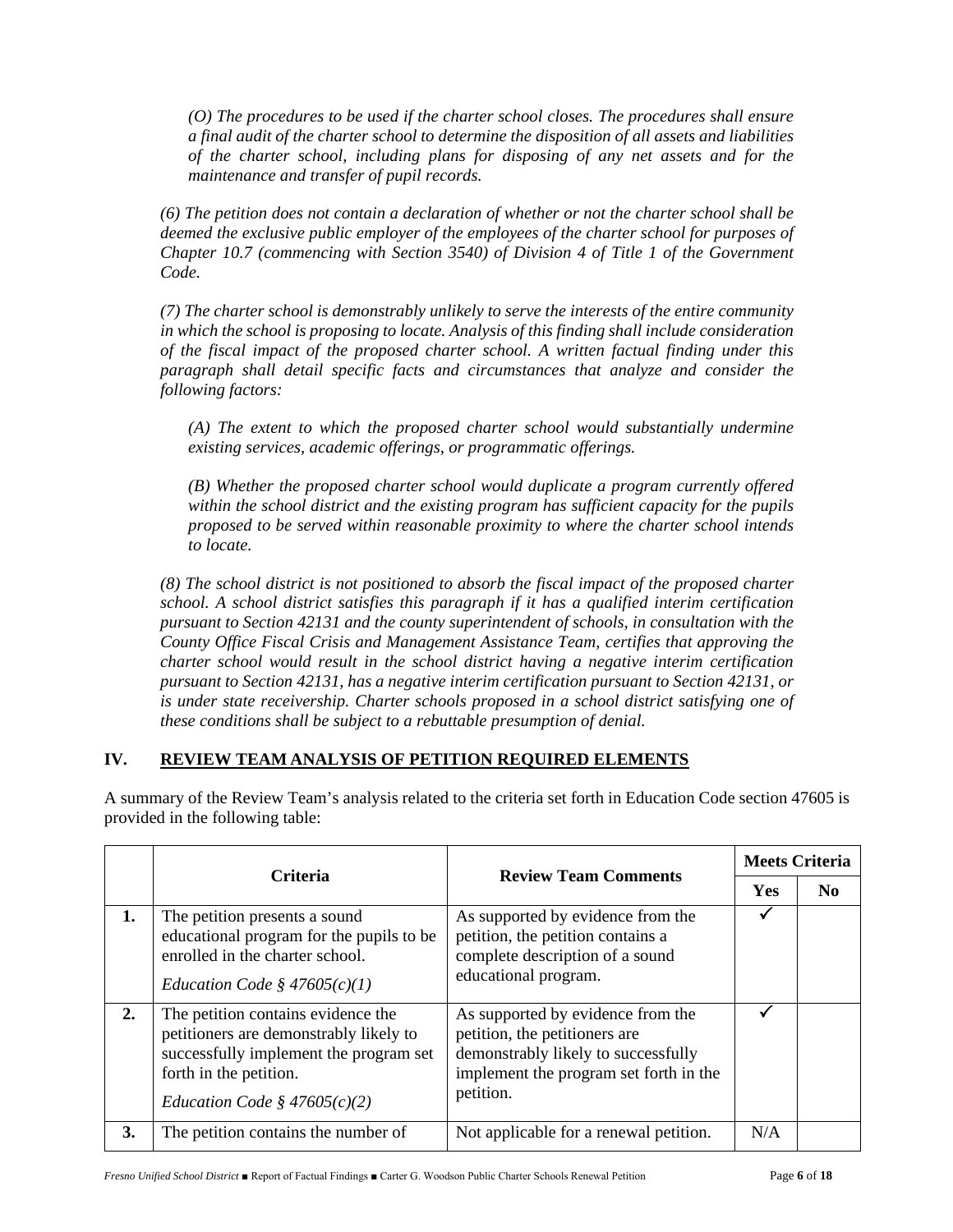| Education Code § $47605(c)(3)$<br>The petition contains an affirmation of<br>The petition contains the required<br>✓<br>4.<br>each of the described conditions.<br>affirmations in the Affirmations and<br>Declarations section of the petition on<br>Education Code § $47605(c)(4)$<br>pages 5-7.<br>✓<br>5.<br>The petition contains reasonably<br>As supported by evidence from the<br>petition, the petition contains<br>comprehensive descriptions of the<br>following required elements.<br>comprehensive descriptions of all<br>required elements.<br>Education Code § $47605(c)(5)$<br>The educational program of the charter<br>Based on a thorough review, the<br>✓<br>A.<br>school, designed, among other things, to<br>educational program on pages 51-92<br>identify those whom the charter school<br>meets the requirements of the<br>is attempting to educate, what it means<br>applicable Education Code subsection.<br>to be an "educated person" in the 21st<br>century, and how learning best occurs.<br>The goals identified in that program<br>shall include the objective of enabling<br>pupils to become self-motivated,<br>competent, and lifelong learners.<br>The annual goals for the charter school<br>for all pupils and for each subgroup of<br>pupils identified pursuant to Section<br>52052, to be achieved in the state<br>priorities, as described in subdivision<br>(d) of Section 52060, that apply for the<br>grade levels served, and specific annual<br>actions to achieve those goals. A charter<br>petition may identify additional school<br>priorities, the goals for the school<br>priorities, and the specific annual<br>actions to achieve those goals.<br>If the proposed charter school will serve<br>high school pupils, the manner in which<br>the charter school will inform parents<br>about the transferability of courses to<br>other public high schools and the<br>eligibility of courses to meet college<br>entrance requirements. Courses offered<br>by the charter school that are accredited<br>by the Western Association of Schools<br>and Colleges may be considered | required signatures. |  |  |
|--------------------------------------------------------------------------------------------------------------------------------------------------------------------------------------------------------------------------------------------------------------------------------------------------------------------------------------------------------------------------------------------------------------------------------------------------------------------------------------------------------------------------------------------------------------------------------------------------------------------------------------------------------------------------------------------------------------------------------------------------------------------------------------------------------------------------------------------------------------------------------------------------------------------------------------------------------------------------------------------------------------------------------------------------------------------------------------------------------------------------------------------------------------------------------------------------------------------------------------------------------------------------------------------------------------------------------------------------------------------------------------------------------------------------------------------------------------------------------------------------------------------------------------------------------------------------------------------------------------------------------------------------------------------------------------------------------------------------------------------------------------------------------------------------------------------------------------------------------------------------------------------------------------------------------------------------------------------------------------------------------------------------------------------------------------------------------------------------------------------------------------|----------------------|--|--|
|                                                                                                                                                                                                                                                                                                                                                                                                                                                                                                                                                                                                                                                                                                                                                                                                                                                                                                                                                                                                                                                                                                                                                                                                                                                                                                                                                                                                                                                                                                                                                                                                                                                                                                                                                                                                                                                                                                                                                                                                                                                                                                                                      |                      |  |  |
|                                                                                                                                                                                                                                                                                                                                                                                                                                                                                                                                                                                                                                                                                                                                                                                                                                                                                                                                                                                                                                                                                                                                                                                                                                                                                                                                                                                                                                                                                                                                                                                                                                                                                                                                                                                                                                                                                                                                                                                                                                                                                                                                      |                      |  |  |
|                                                                                                                                                                                                                                                                                                                                                                                                                                                                                                                                                                                                                                                                                                                                                                                                                                                                                                                                                                                                                                                                                                                                                                                                                                                                                                                                                                                                                                                                                                                                                                                                                                                                                                                                                                                                                                                                                                                                                                                                                                                                                                                                      |                      |  |  |
| transferable and courses approved by<br>the University of California or the<br>California State University as creditable<br>under the "A to G" admissions criteria<br>may be considered to meet college                                                                                                                                                                                                                                                                                                                                                                                                                                                                                                                                                                                                                                                                                                                                                                                                                                                                                                                                                                                                                                                                                                                                                                                                                                                                                                                                                                                                                                                                                                                                                                                                                                                                                                                                                                                                                                                                                                                              |                      |  |  |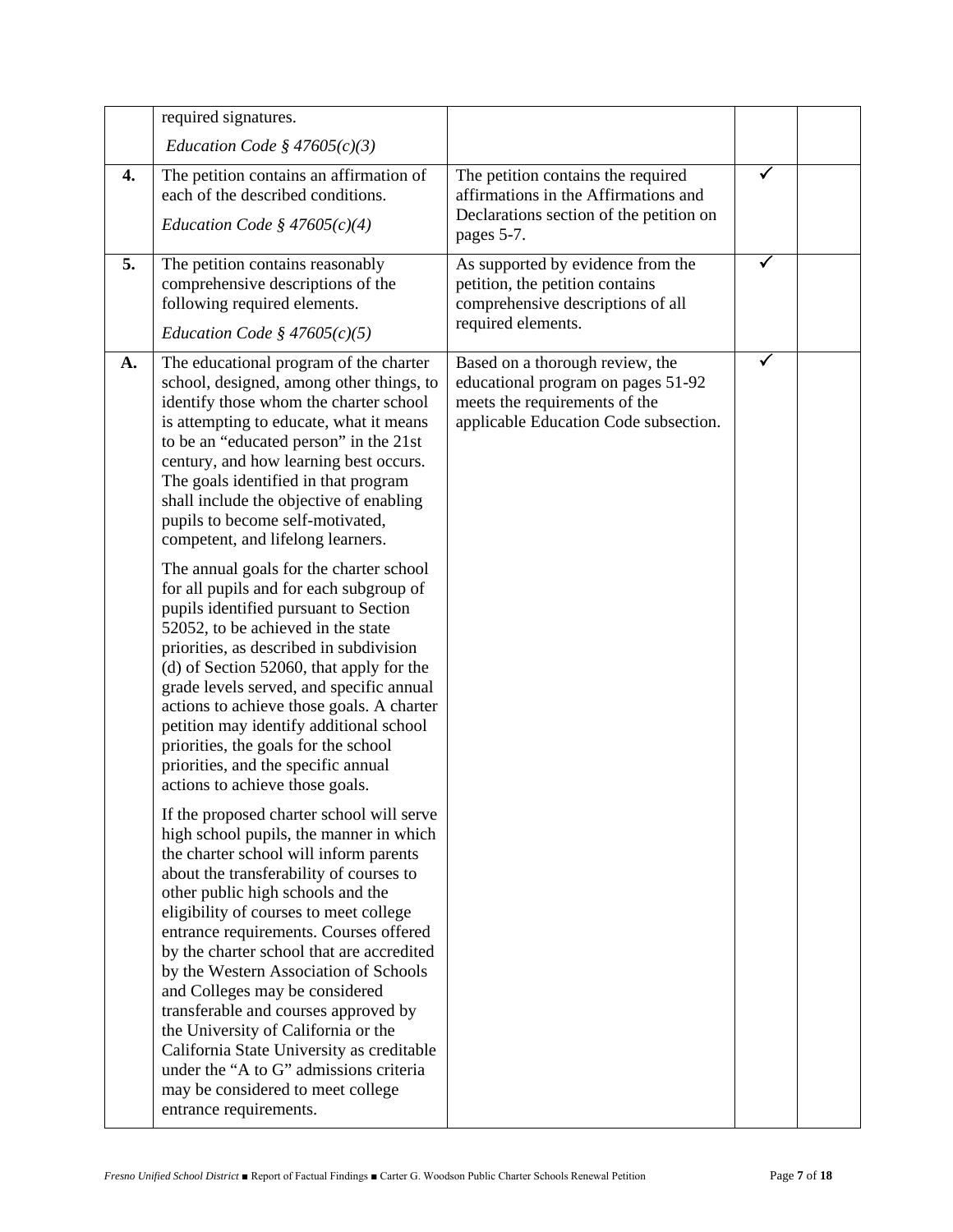|           | Education Code § $47605(c)(5)(A)$                                                                                                                                                                                                                                                                                                                                                                                                                                                                                                                                                                                                                                                                                                                                                                                               |                                                                                                                                                                                   |              |  |
|-----------|---------------------------------------------------------------------------------------------------------------------------------------------------------------------------------------------------------------------------------------------------------------------------------------------------------------------------------------------------------------------------------------------------------------------------------------------------------------------------------------------------------------------------------------------------------------------------------------------------------------------------------------------------------------------------------------------------------------------------------------------------------------------------------------------------------------------------------|-----------------------------------------------------------------------------------------------------------------------------------------------------------------------------------|--------------|--|
| <b>B.</b> | The measurable pupil outcomes<br>identified for use by the charter school.<br>"Pupil outcomes," for purposes of this<br>part, means the extent to which all<br>pupils of the charter school demonstrate<br>that they have attained the skills,<br>knowledge, and attitudes specified as<br>goals in the charter school's educational<br>program. Pupil outcomes shall include<br>outcomes that address increases in pupil<br>academic achievement both schoolwide<br>and for all pupil subgroups served by<br>the charter school, as that term is<br>defined in subdivision (a) of Section<br>52052. The pupil outcomes shall align<br>with the state priorities, as described in<br>subdivision (d) of Section 52060, that<br>apply for the grade levels served by the<br>charter school.<br>Education Code § $47605(c)(5)(B)$ | Based on a thorough review, the<br>measurable pupil outcomes on pages<br>93-101 meet the requirements of the<br>applicable Education Code subsection.                             | ✓            |  |
| C.        | The method by which pupil progress in<br>meeting those pupil outcomes is to be<br>measured. To the extent practicable, the<br>method for measuring pupil outcomes<br>for state priorities shall be consistent<br>with the way information is reported on<br>a school accountability report card.<br>Education Code § $47605(c)(5)(C)$                                                                                                                                                                                                                                                                                                                                                                                                                                                                                           | Based on a thorough review, the<br>method by which pupil progress will<br>be measured on pages 93-101 meets<br>the requirements of the applicable<br>Education Code subsection.   | ✓            |  |
| D.        | The governance structure of the charter<br>school, including, but not limited to, the<br>process to be followed by the charter<br>school to ensure parental involvement.<br>Education Code § $47605(c)(5)(D)$                                                                                                                                                                                                                                                                                                                                                                                                                                                                                                                                                                                                                   | Based on a thorough review, the<br>governance structure on pages 102-108<br>meets the requirements of the<br>applicable Education Code subsection.                                |              |  |
| Е.        | The qualifications to be met by<br>individuals to be employed by the<br>charter school.<br>Education Code § $47605(c)(5)(E)$                                                                                                                                                                                                                                                                                                                                                                                                                                                                                                                                                                                                                                                                                                    | Based on a thorough review, the<br>charter school employee qualifications<br>on pages 109-112 meet the<br>requirements of the applicable<br>Education Code subsection.            | ✓            |  |
| F.        | The procedures that the charter school<br>will follow to ensure the health and<br>safety of pupils and staff. These<br>procedures shall require all of the<br>following: (i) That each employee of<br>the charter school furnish the charter<br>school with a criminal record summary<br>as described in Section 44237; (ii) The<br>development of a school safety plan,<br>which shall include the safety topics                                                                                                                                                                                                                                                                                                                                                                                                               | Based on a thorough review, the<br>charter school's procedures for health<br>and safety on pages 113-117 meet the<br>requirements of the applicable<br>Education Code subsection. | $\checkmark$ |  |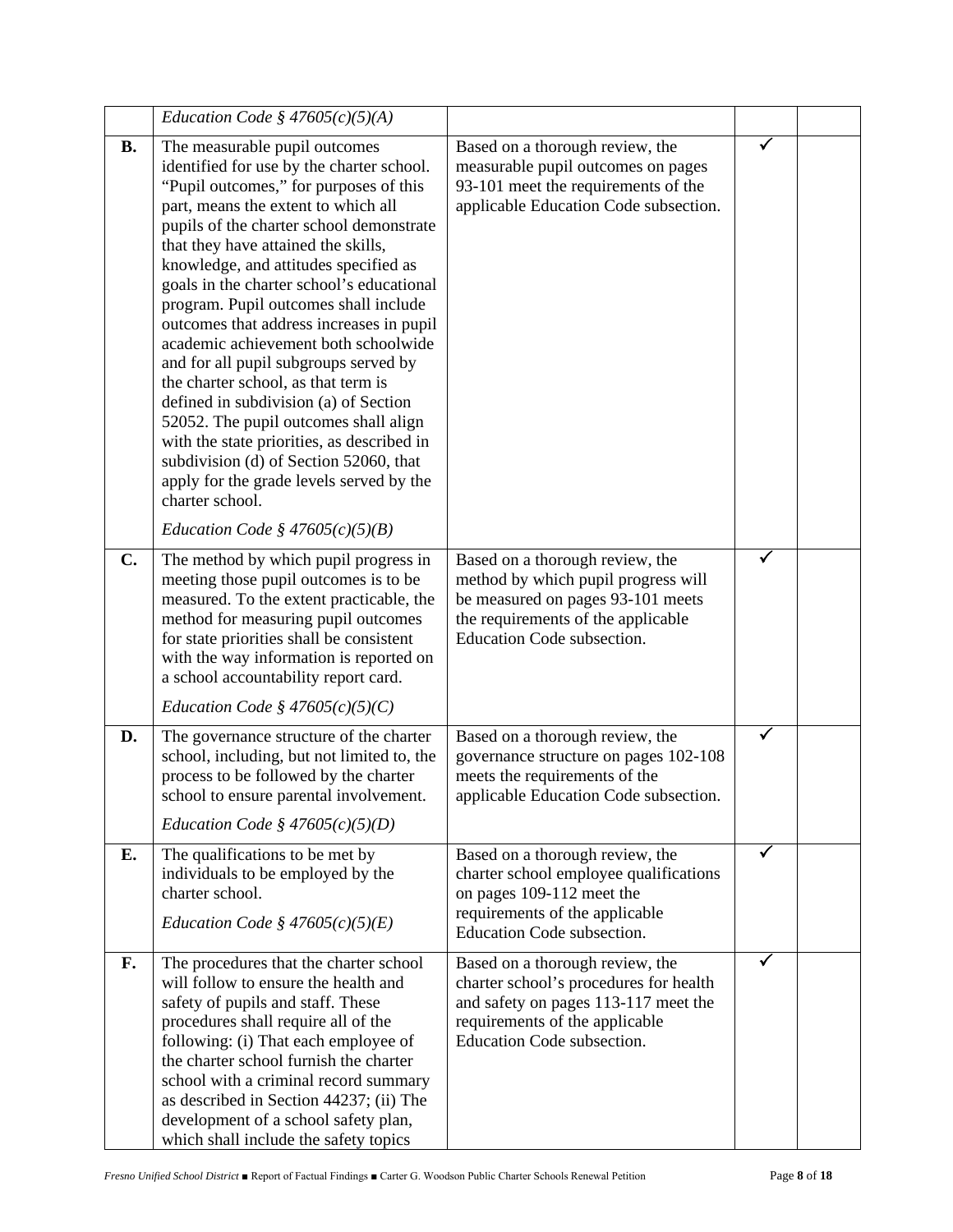|    | listed in subparagraphs $(A)$ to $(J)$ ,<br>inclusive, of paragraph (2) of<br>subdivision (a) of Section 32282; and<br>(iii) That the school safety plan be<br>reviewed and updated by March 1 of<br>every year by the charter school.<br>Education Code § $47605(c)(5)(F)$                                                                                                                                                                                                                                                                                                                                                                                                                                                                                                                                                                                                                                                                                                                                      |                                                                                                                                                                                                                    |   |  |
|----|------------------------------------------------------------------------------------------------------------------------------------------------------------------------------------------------------------------------------------------------------------------------------------------------------------------------------------------------------------------------------------------------------------------------------------------------------------------------------------------------------------------------------------------------------------------------------------------------------------------------------------------------------------------------------------------------------------------------------------------------------------------------------------------------------------------------------------------------------------------------------------------------------------------------------------------------------------------------------------------------------------------|--------------------------------------------------------------------------------------------------------------------------------------------------------------------------------------------------------------------|---|--|
| G. | The means by which the charter school<br>will achieve a balance of racial and<br>ethnic pupils, special education pupils,<br>and English learner pupils, including<br>redesignated fluent English proficient<br>pupils, as defined by the evaluation<br>rubrics in Section 52064.5, that is<br>reflective of the general population<br>residing within the territorial<br>jurisdiction of the school district to<br>which the charter petition is submitted.<br>Upon renewal, for a charter school not<br>deemed to be a local educational agency<br>for purposes of special education<br>pursuant to Section 47641, the<br>chartering authority may consider the<br>effect of school placements made by the<br>chartering authority in providing a free<br>and appropriate public education as<br>required by the federal Individuals with<br>Disabilities Education Act (Public Law<br>$101-476$ , 1 on the balance of pupils<br>with disabilities at the charter school.<br>Education Code § $47605(c)(5)(G)$ | Based on a thorough review, the means<br>by which the charter school will<br>achieve a balance of racial and ethnic<br>pupils on page 118 meet the<br>requirements of the applicable<br>Education Code subsection. |   |  |
| Н. | Admission policies and procedures,<br>consistent with Education Code §<br>$47605(e)$ .<br>Education Code § $47605(c)(5)(H)$                                                                                                                                                                                                                                                                                                                                                                                                                                                                                                                                                                                                                                                                                                                                                                                                                                                                                      | Based on a thorough review, the<br>admissions policies and procedures on<br>pages 119-121 meet the requirements<br>of the applicable Education Code<br>subsection.                                                 | ✓ |  |
| I. | The manner in which annual,<br>independent financial audits shall be<br>conducted, which shall employ<br>generally accepted accounting<br>principles, and the manner in which<br>audit exceptions and deficiencies shall<br>be resolved to the satisfaction of the<br>chartering authority.<br>Education Code § $47605(c)(5)(I)$                                                                                                                                                                                                                                                                                                                                                                                                                                                                                                                                                                                                                                                                                 | Based on a thorough review, the<br>manner in which financial audits will<br>be conducted on page 122 meets the<br>requirements of the applicable<br>Education Code subsection.                                     | ✓ |  |
| J. | The procedures by which pupils can be<br>suspended or expelled from the charter<br>school for disciplinary reasons or<br>otherwise involuntarily removed from                                                                                                                                                                                                                                                                                                                                                                                                                                                                                                                                                                                                                                                                                                                                                                                                                                                    | Based on a thorough review, the<br>suspension and expulsion policies on<br>pages 123-144 meet the requirements<br>of the applicable Education Code                                                                 | ✓ |  |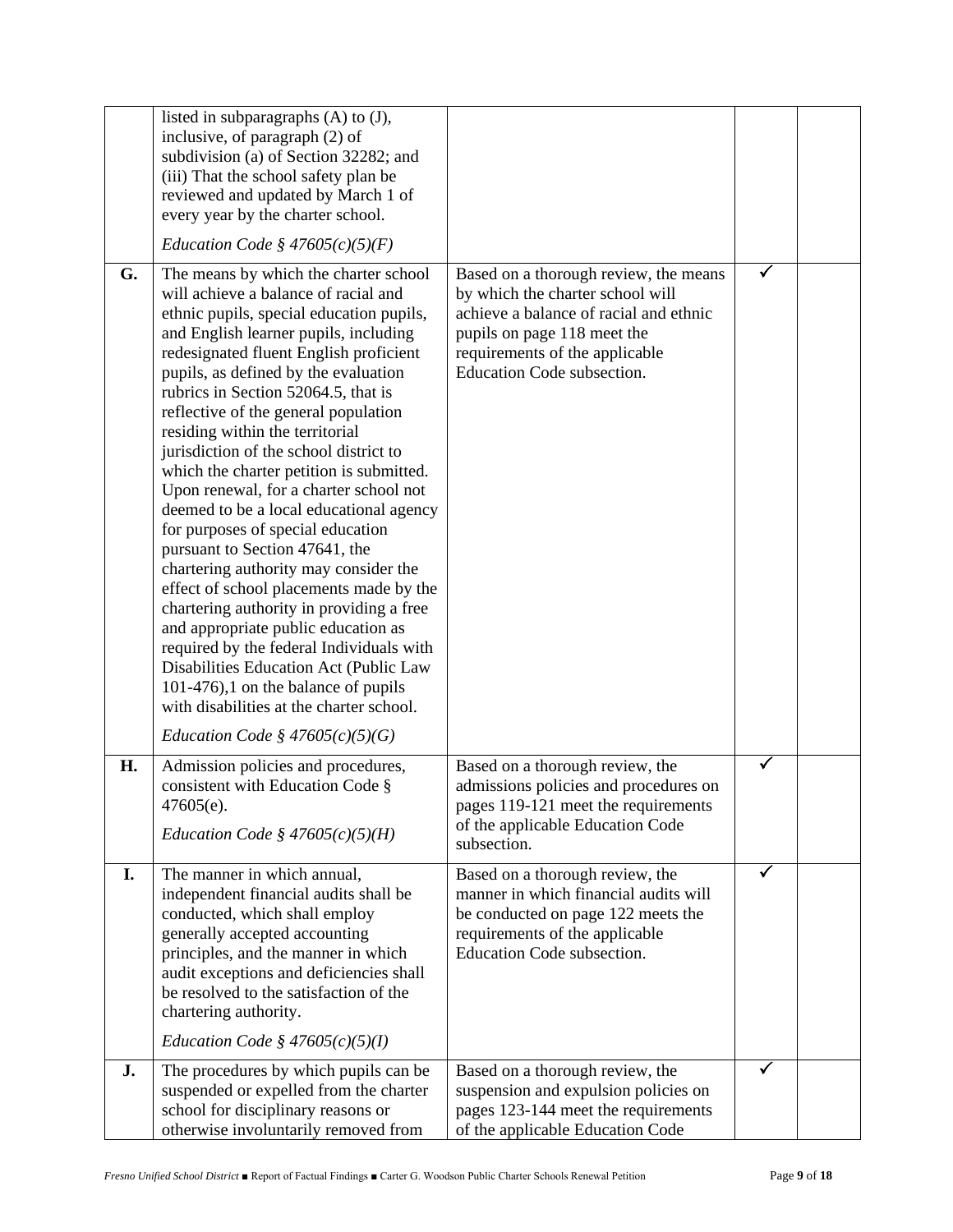| К.        | the charter school for any reason. These<br>procedures, at a minimum, shall include<br>an explanation of how the charter<br>school will comply with federal and<br>state constitutional procedural and<br>substantive due process requirements.<br>Education Code § $47605(c)(5)(J)$<br>The manner by which staff members of<br>the charter schools will be covered by<br>the State Teachers' Retirement System,<br>the Public Employees' Retirement<br>System, or federal social security. | subsection.<br>Based on a thorough review, the<br>manner in which staff will be covered<br>for retirement on page 145 meets the<br>requirements of the applicable<br>Education Code subsection. |   |  |
|-----------|---------------------------------------------------------------------------------------------------------------------------------------------------------------------------------------------------------------------------------------------------------------------------------------------------------------------------------------------------------------------------------------------------------------------------------------------------------------------------------------------|-------------------------------------------------------------------------------------------------------------------------------------------------------------------------------------------------|---|--|
|           | Education Code § $47605(c)(5)(K)$                                                                                                                                                                                                                                                                                                                                                                                                                                                           |                                                                                                                                                                                                 |   |  |
| L.        | The public school attendance<br>alternatives for pupils residing within<br>the school district who choose not to<br>attend charter schools.<br>Education Code § $47605(c)(5)(L)$                                                                                                                                                                                                                                                                                                            | Based on a thorough review, the public<br>school attendance alternatives on page<br>146 meet the requirements of the<br>applicable Education Code subsection.                                   | ✓ |  |
| <b>M.</b> | The rights of an employee of the school<br>district upon leaving the employment of<br>the school district to work in a charter<br>school, and of any rights of return to the<br>school district after employment at a<br>charter school.<br>Education Code § $47605(c)(5)(M)$                                                                                                                                                                                                               | Based on a thorough review, the rights<br>of an employee on page 147 meet the<br>requirements of the applicable<br>Education Code subsection.                                                   |   |  |
| N.        | The procedures to be followed by the<br>charter school and the chartering<br>authority to resolve disputes relating to<br>provisions of the charter.<br>Education Code § $47605(c)(5)(N)$                                                                                                                                                                                                                                                                                                   | Based on a thorough review, the<br>dispute resolution procedures on pages<br>148-149 meet the requirements of the<br>applicable Education Code subsection.                                      | ✓ |  |
| <b>O.</b> | The procedures to be used if the charter<br>school closes. The procedures shall<br>ensure a final audit of the charter school<br>to determine the disposition of all assets<br>and liabilities of the charter school,<br>including plans for disposing of any net<br>assets and for the maintenance and<br>transfer of pupil records.                                                                                                                                                       | Based on a thorough review, the<br>closing procedures on pages 150-151<br>meet the requirements of the<br>applicable Education Code subsection.                                                 |   |  |
|           | Education Code § $47605(c)(5)(O)$                                                                                                                                                                                                                                                                                                                                                                                                                                                           |                                                                                                                                                                                                 |   |  |
| 6.        | The petition contains a declaration of<br>whether or not the charter school shall<br>be deemed the exclusive public<br>employer of the employees of the<br>charter school for purposes of Chapter<br>10.7 (commencing with Section 3540)                                                                                                                                                                                                                                                    | The petition contains this declaration<br>on page 5 of the petition.                                                                                                                            |   |  |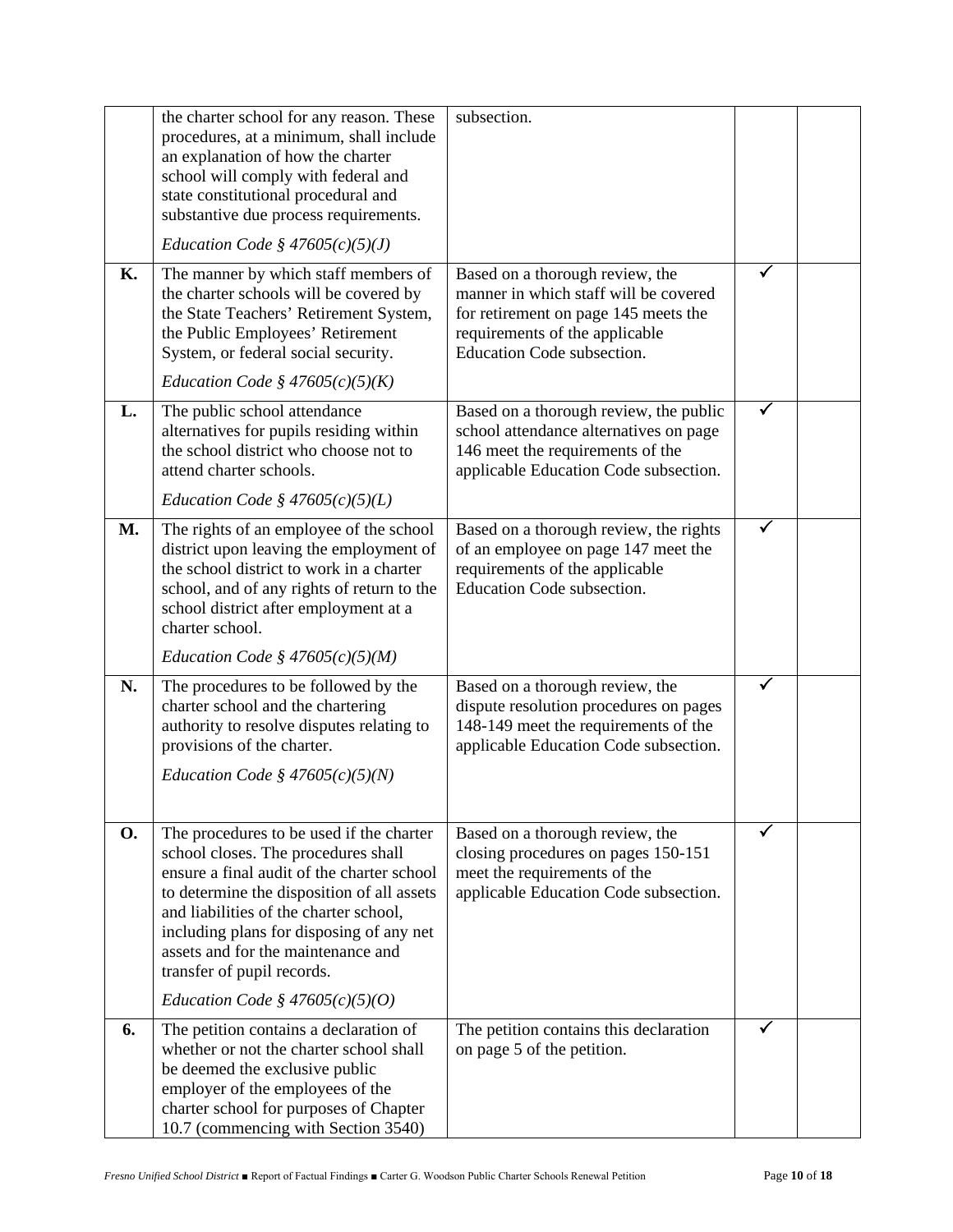|    | of Division 4 of Title 1 of the<br>Government Code.<br>Education Code § $47605(c)(6)$                                                                                           |                                                                                                                                                                  |  |
|----|---------------------------------------------------------------------------------------------------------------------------------------------------------------------------------|------------------------------------------------------------------------------------------------------------------------------------------------------------------|--|
| 7. | The charter school is demonstrably<br>likely to serve the interests of the entire<br>community in which the school is<br>proposing to locate.<br>Education Code § $47605(c)(7)$ | As supported by evidence from the<br>petition, the petition demonstrates that<br>the charter school is likely to serve the<br>interests of the entire community. |  |
| 8. | The school district is positioned to<br>absorb the fiscal impact of the proposed<br>charter school.<br><i>Education Code</i> § $47605(c)(8)$                                    | The District is positioned to absorb the<br>financial impact.                                                                                                    |  |

# **V. CHARTER SCHOOL ENROLLMENT AND ACADEMIC PERFORMANCE**

|                         | Woodson<br>17-18 | Woodson<br>18-19 | Woodson<br>19-20 | <b>SOUL</b><br>19-20 | <b>All FUSD</b><br><b>Charter</b><br><b>Schools</b><br>19-20 | Fresno<br><b>Unified</b><br>19-20 |
|-------------------------|------------------|------------------|------------------|----------------------|--------------------------------------------------------------|-----------------------------------|
| <b>Total Enrollment</b> | 345              | 430              | 385              | 181                  | 2521                                                         | 73,381                            |
| % SED                   | 96.2%            | 96.7%            | 97.4%            | 89.0%                | 62.3%                                                        | 87.8%                             |
| $%$ EL                  | 12.5%            | 10.5%            | 7.0%             | 7.2%                 | 6.5%                                                         | 17.9%                             |
| % SWD                   | 7.8%             | 8.4%             | 7.8%             | 7.2%                 | 7.3%                                                         | 11.3%                             |
| % Foster                | 3.2%             | 1.9%             | 2.1%             | 1.7%                 | 0.6%                                                         | 1.0%                              |
| % Homeless              | 4.3%             | 0.9%             | 0.8%             | 1.7%                 | 1.6%                                                         | $0.6\%$                           |

## **Charter School Enrollment**

[\(https://dq.cde.ca.gov/dataquest/\)](https://dq.cde.ca.gov/dataquest/)

**SED**= Socio-Economically Disadvantaged **EL**= English Learner **SWD**= Students with Disabilities

| Academic<br>Year | <b>Total</b> | African<br>American | American<br><b>Indian or</b><br><b>Alaska</b><br><b>Native</b> | <b>Asian</b> | <b>Filipino</b> | <b>Hispanic</b><br>or<br>Latino | <b>Pacific</b><br><b>Islander</b> | White | Two<br><b>or</b><br><b>More</b><br>Races |
|------------------|--------------|---------------------|----------------------------------------------------------------|--------------|-----------------|---------------------------------|-----------------------------------|-------|------------------------------------------|
| 2019-20          | 385          | 16.1%               | 0.8%                                                           | 1.3%         | $0.0\%$         | 72.5%                           | $0.0\%$                           | 8.1%  | 1.3%                                     |
| 2018-19          | 430          | 15.1%               | 0.7%                                                           | 0.9%         | 0.2%            | 73.7%                           | 0.2%                              | 7.9%  | 1.2%                                     |
| 2017-18          | 345          | 15.4%               | 0.9%                                                           | 2%           | $0.0\%$         | 70.1%                           | 0.6%                              | 9.3%  | 1.4%                                     |
| 2016-17          | 352          | 13.6%               | 1.4%                                                           | 3.7%         | 0.9%            | 70.5%                           | 0.3%                              | 8.8%  | 0.9%                                     |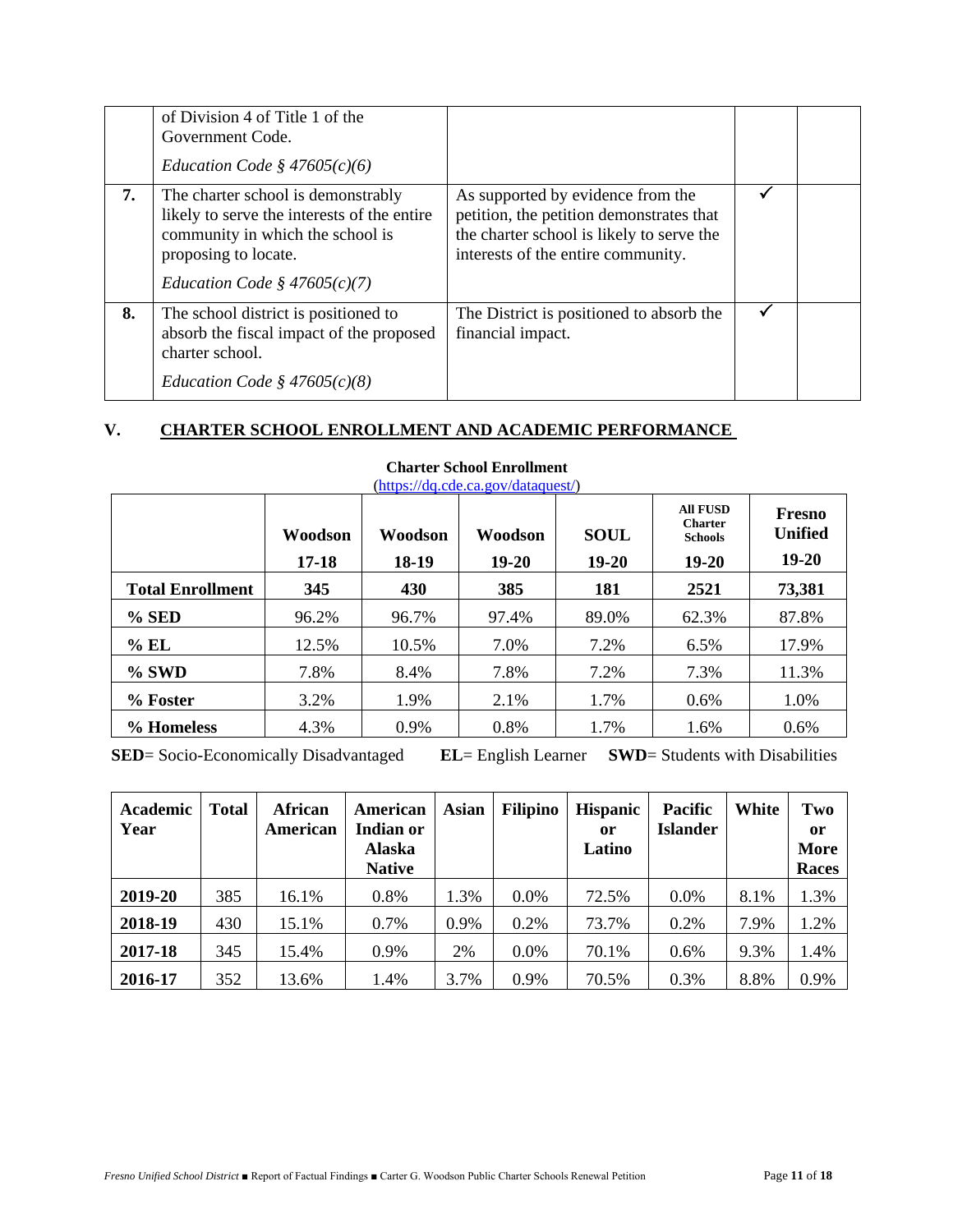#### **Student Academic Performance and Charter Outcomes** [\(Carter G. Woodson CAASPP\)](https://caaspp-elpac.cde.ca.gov/caaspp/DashViewReport?ps=true&lstTestYear=2019&lstTestType=B&lstGroup=1&lstSubGroup=1&lstGrade=13&lstSchoolType=A&lstCounty=10&lstDistrict=62166-1030840&lstSchool=1030840)

| <del>。</del> 。<br><b>SBAC Grade 7, 8, 11</b>  | 2016   | 2017   | 2018   | 2019   |
|-----------------------------------------------|--------|--------|--------|--------|
| <b>Schoolwide</b>                             | 10%    | 15.68% | 17.33% | 22.89% |
| Socio-Economically Disadvantaged              | 8%     | 14.28% | 14.53% | 20.27% |
| <b>Students with Disabilities</b>             | 0%     | $\ast$ | ∗      | 0%     |
| <b>English Learners</b>                       | 0%     | 0%     | 0%     | 6.25%  |
| Reclassified Fluent English Proficient (RFEP) | $\ast$ | 27.27% | 25%    | 15.38% |
| Ever-Els                                      | N/A    | 13.64% | 9.09%  | 10.34% |
| <b>Black or African American</b>              | 21%    | 11.76% | 0%     | 34.49% |
| Hispanic or Latino                            | 8%     | 14.28% | 15.31% | 14.15% |
| White                                         | 13%    | $\ast$ | $\ast$ | 47.37% |

#### **English-Language Arts-SBAC-Percent of Students that Meet/Exceed Standard**

\*Data suppressed; 10 or fewer students tested

Woodson's ELA schoolwide SBAC scores increased consistently during the current charter term. African American students experienced significant growth of 34.49 points from 2018 to 2019.

| <b>SBAC Grade 7, 8, 11</b>                    | 2016   | 2017   | 2018   | 2019   |
|-----------------------------------------------|--------|--------|--------|--------|
| Schoolwide                                    | $1\%$  | $2\%$  | 4.76%  | 4.21%  |
| Socio-Economically Disadvantaged              | 1%     | 2.25%  | 2.59%  | 2.61%  |
| <b>Students with Disabilities</b>             | 0%     | $\ast$ | $\ast$ | 0%     |
| <b>English Learners</b>                       | $0\%$  | 9.09%  | 0%     | 0%     |
| Reclassified Fluent English Proficient (RFEP) | $\ast$ | $0\%$  | $0\%$  | 0%     |
| Ever-Els                                      | N/A    | 4.55%  | $0\%$  | $0\%$  |
| <b>Black or African American</b>              | $0\%$  | $0\%$  | 0%     | 3.45%  |
| Hispanic or Latino                            | 1%     | 2.94%  | 3.09%  | 1.77%  |
| White                                         | 0%     | $\ast$ | $\ast$ | 21.05% |

**Math-SBAC-Percent of Students that Meet/Exceed Standard**

\*Data suppressed; 10 or fewer students tested

Woodson's schoolwide student outcomes for Mathematics increased slightly, from 1 to 4.21 points over the current charter term. The largest increase of 3.45 points was experienced by African Americans students.

| SBAC Grade 11 <sup>th</sup> only | 2016   | 2017   | 2018   | 2019   |
|----------------------------------|--------|--------|--------|--------|
| <b>Carter G. Woodson</b>         | 10%    | 20.29% | 15.07% | 21.1%  |
| Cambridge                        | 9%     | 1.87%  | 5.38%  | 2.46%  |
| DeWolf                           | $\ast$ | $\ast$ | 0%     | 1.72%  |
| <b>SOUL</b>                      | 18%    | 15.91% | 22.45% | 19.15% |
| J.E. Young                       | 11.7%  | 11.7%  | 17.7%  | 16.39% |

**English-Language Arts-SBAC-Percent of Students that Meet/Exceed Standard**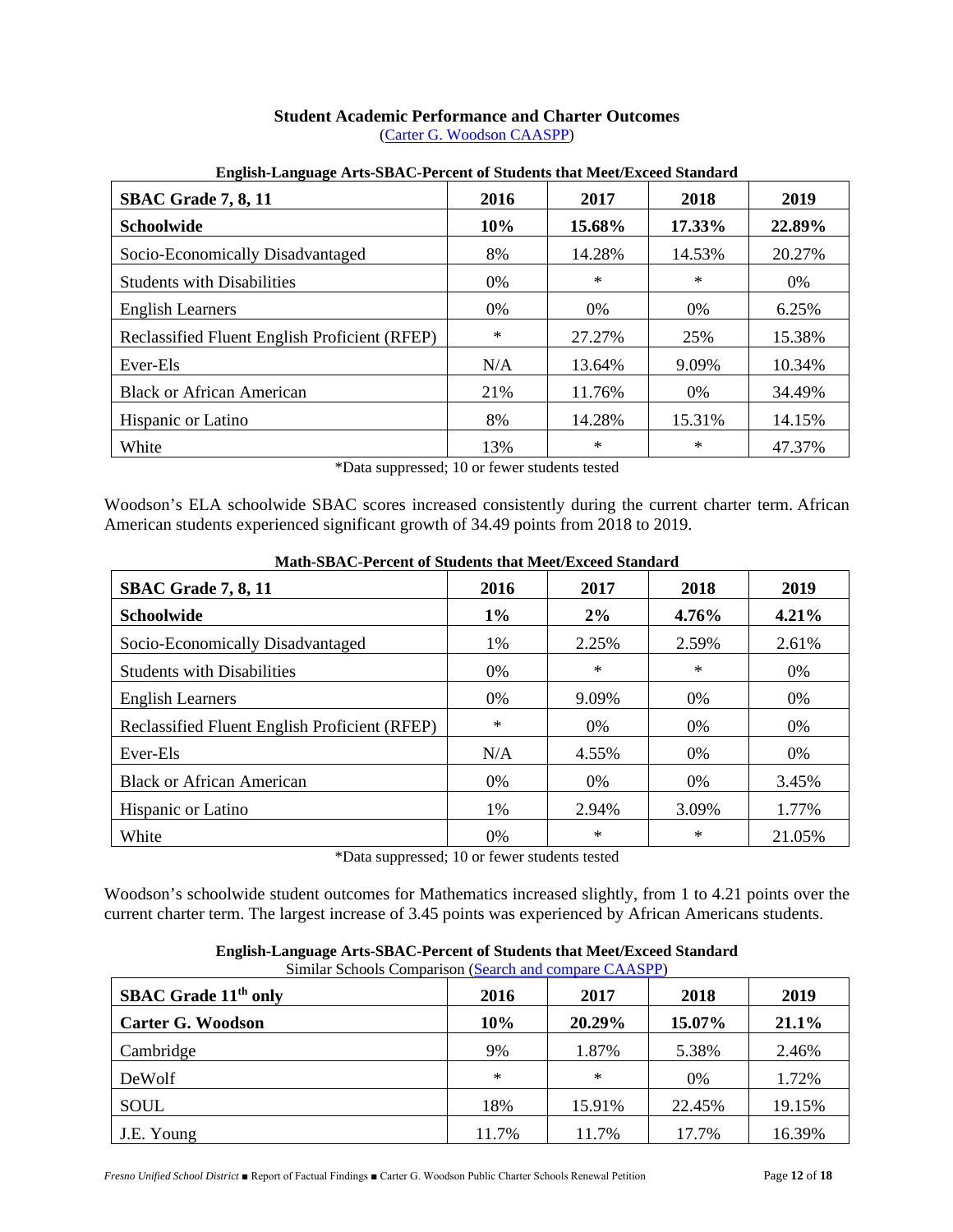| Gateway Continuation (Clovis) | 10% | 23.08% | 27.4% | 31.95% |
|-------------------------------|-----|--------|-------|--------|
| Pershing (Central)            | 2%  | 12.77% | 0%    | .92%   |

\*Data suppressed; 10 or fewer students tested

#### **Mathematics-SBAC-Percent of Students that Meet/Exceed Standard** Similar Schools Comparison [\(Search and compare CAASPP\)](https://caaspp-elpac.cde.ca.gov/caaspp/Search?ps=true&lstTestYear=2019&lstTestType=B&lstGroup=1&lstSchoolType=A&lstCounty=00&lstDistrict=00000&lstSchool=0000000)

| <b>SBAC Grade 11th only</b>   | 2016           | 2017       | 2018  | 2019  |
|-------------------------------|----------------|------------|-------|-------|
| <b>Carter G. Woodson</b>      | $1\%$          | $0\%$      | $0\%$ | 1.83% |
| Cambridge                     | 0%             | 0%         | 0%    | 0%    |
| DeWolf                        | $\ast$         | $\ast$     | 0%    | 1.72% |
| SOUL                          | 0%             | 2.33%      | 0%    | 0%    |
| J.E. Young                    | 0%             | $0\%$      | 0.94% | 0.85% |
| Gateway Continuation (Clovis) | 1%             | 0.99%      | 0%    | 4.29% |
| Pershing<br>$\mathbf{1}$      | $0\%$<br>1.10C | $0\%$<br>. | 0%    | 0%    |

\*Data suppressed; 10 or fewer students tested

#### **2019 California Accountability Dashboard**

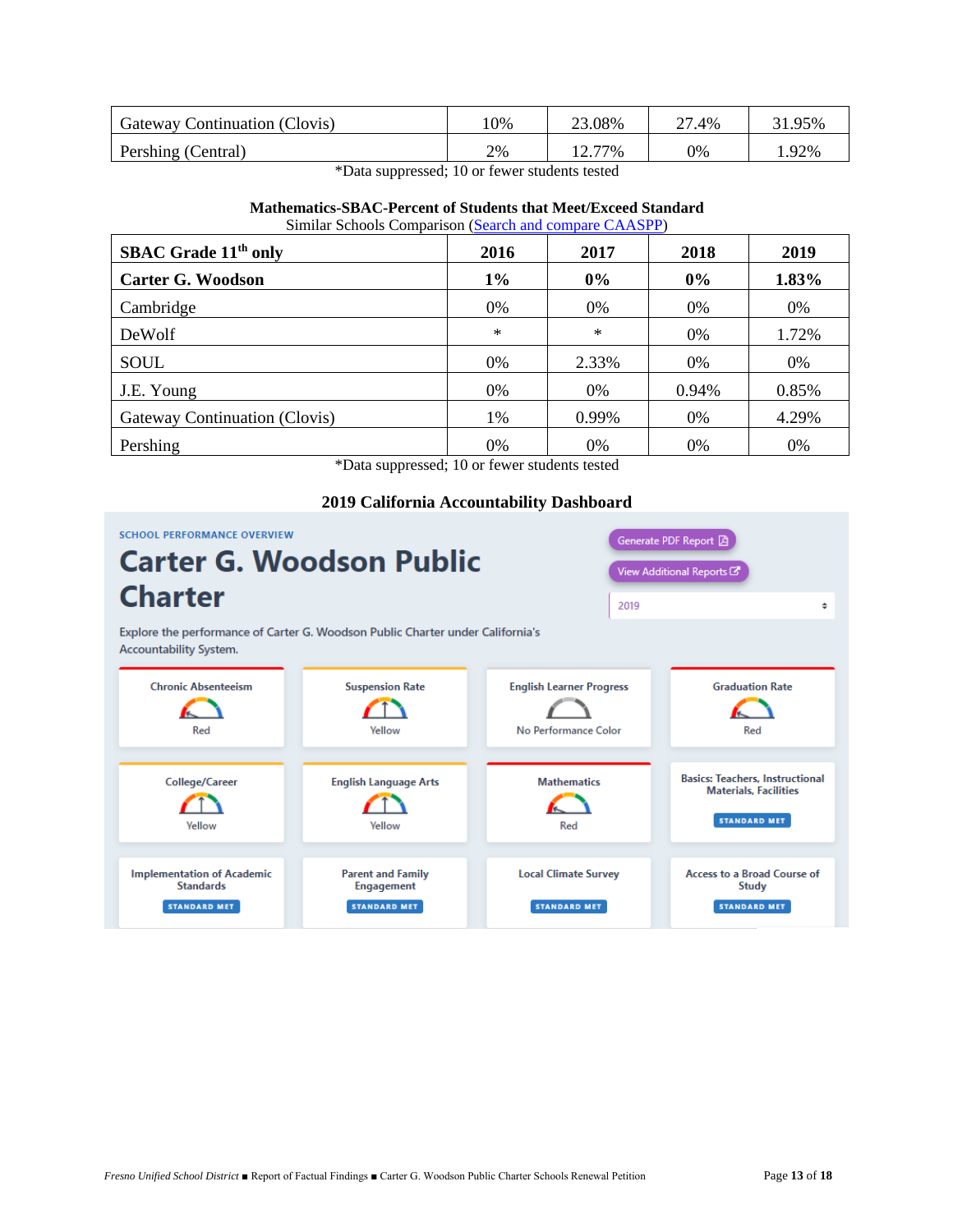**CARTER G. WOODSON PUBLIC CHARTER** 

# **Academic Performance**

View Student Assessment Results and other aspects of school performance.



Based on the 2019 California Accountability Dashboard, Woodson moved from the red to yellow tier in ELA performance. Overall, the charter school experienced a 15.7 point increase from 2018. The significant subgroups of Hispanic and SES increased 7.4 points and 18.2 points, respectively, and Els (though not a significant subgroup) increased 27.1 points [\(EL Academic Performance\)](https://www.caschooldashboard.org/reports/10621661030840/2019/academic-performance#english-language-arts). Math performance remains in the red zone experiencing an overall decline of 9 points for both the Hispanic and SED subgroups.

|                                   | <b>Graduation Rate*</b> |       |
|-----------------------------------|-------------------------|-------|
|                                   | 2018                    | 2019  |
| Schoolwide                        | 65.3%                   | 60.8% |
| African American                  | 55.6%                   | 68.8% |
| Hispanic or Latino                | 65.2%                   | 57.4% |
| White                             | N/A                     | 72.7% |
| Socioeconomically Disadvantaged   | 64.2%                   | 60.7% |
| EL                                | 58.3%                   | 52%   |
| <b>Students with Disabilities</b> | 81.8%                   | 76.9% |

\*California Accountability Dashboard [2018 Graduation Rate](https://www.caschooldashboard.org/reports/10621661030840/2018/academic-engagement#graduation-rate) and [2019 Graduation Rate](https://www.caschooldashboard.org/reports/10621661030840/2019/academic-engagement#graduation-rate)

The graduation rate of DASS public schools reported on the California Accountability Dashboard is calculated by dividing the number of Grade 12 students who complete their high school diploma by the number of Grade 12 students enrolled. The CDE implemented this calculation for DASS schools during the 2017-2018 school year as DASS schools did not receive a dashboard in 2016. This calculation differs from the [4-Year Cohort](https://dq.cde.ca.gov/dataquest/dqcensus/CohRate.aspx?agglevel=school&year=2018-19&cds=10621661030840)  [graduation rate calculated on CDE's DataQuest.](https://dq.cde.ca.gov/dataquest/dqcensus/CohRate.aspx?agglevel=school&year=2018-19&cds=10621661030840)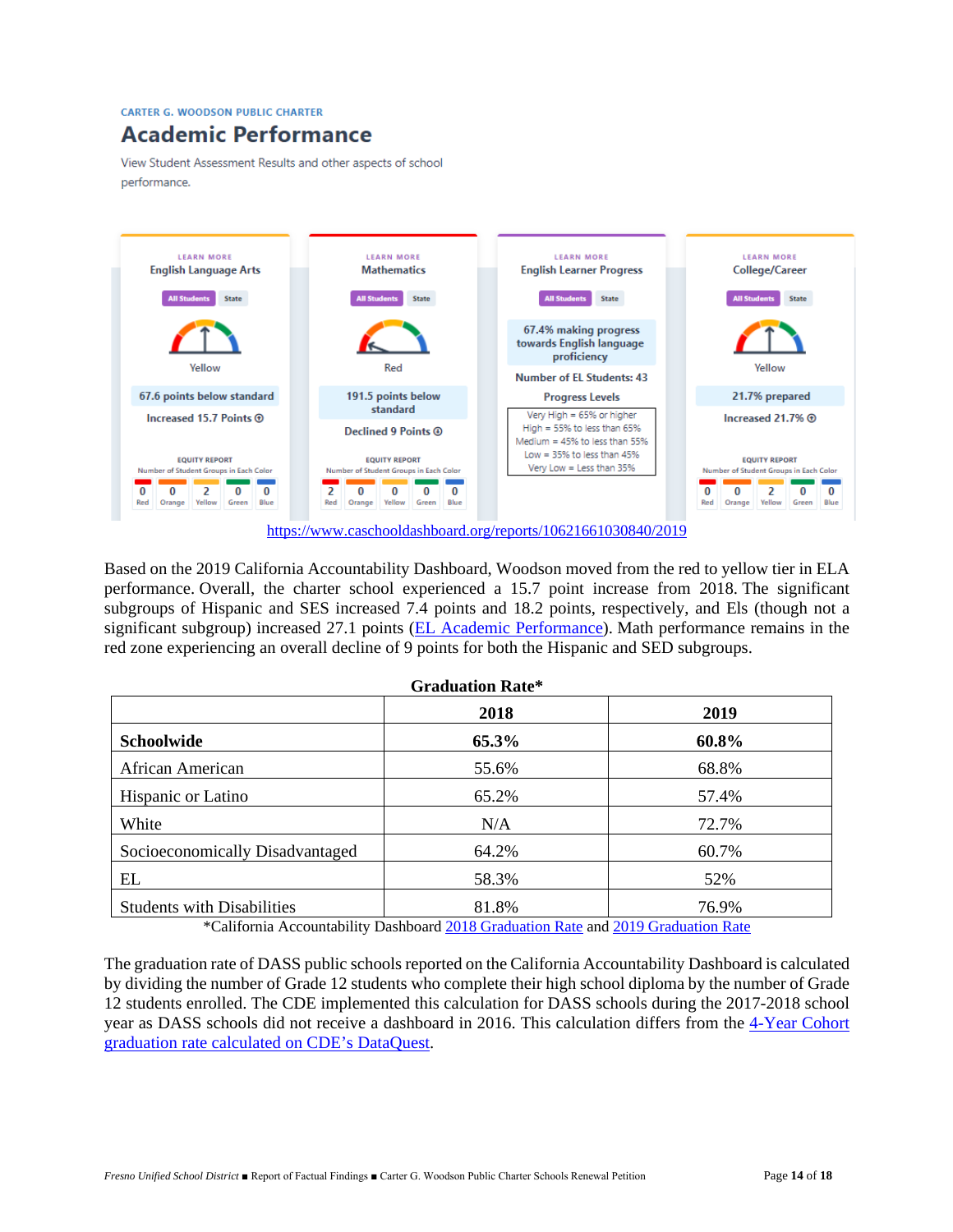# **VI. REVIEW TEAM ANALYSIS OF FINANCIAL STABILITY**

An analysis of the financial statements provided in the Woodson renewal petition was completed by the Review Team. The financial statements analyzed include the five-year revenue and expenditure budget projections, enrollment assumptions, five-year cash flow and the Local Control Funding Formula (LCFF) calculations.

#### **Financial Stability**

Over the next five years, Woodson projects to operate in a surplus and will maintain a strong ending fund balance at end of the 2024-2025 fiscal year. Based on the 2019-20 unaudited actuals, Woodson has a current reserve of 31.81%. Additionally, Woodson projects to maintain a reserve level of at least 50% in each of the next five years.

Woodson anticipates an overall ending balance ranging from 50.23% in 2020-21 to 75.51% in 2024-25.

| <b>Components of Ending</b><br><b>Balance</b> | 2020-21<br><b>MYP</b> | $2021 - 22$<br><b>MYP</b> | 2022-23<br><b>MYP</b> | 2023-24<br><b>MYP</b> | 2024-25<br><b>MYP</b> |
|-----------------------------------------------|-----------------------|---------------------------|-----------------------|-----------------------|-----------------------|
| <b>Projected Ending Balance</b>               | \$2,380,273           | \$2,693,191               | \$3,112,900           | \$3,621,190           | \$4,018,310           |
| Reserve Level as a Percent                    | 50.23%                | 52.61%                    | 58.89%                | 69.58%                | 75.51%                |

In addition, the five-year cash flow projections anticipate a positive cash flow each year. Woodson has a \$601,193 beginning cash balance and it is projected to be \$1,321,158 by 2024-25. However, the depreciation in the five-year cash flow is reducing the ending cash balance, which is incorrect. Depreciation is a non-cash item and should be added back in since it is not impacting the actual cash flow. This affects the ending cash balance and will result in a higher ending balance once corrected. This issue was brought up to Woodson's fiscal contact, who has confirmed the error and will make the corrections on Woodson's internal documents.

| <b>Components of Ending Cash</b>     | 2020-21    | $2021 - 22$ | $2022 - 23$ | 2023-24    | 2024-25     |  |
|--------------------------------------|------------|-------------|-------------|------------|-------------|--|
| <b>Balance</b>                       | <b>MYP</b> | <b>MYP</b>  | <b>MYP</b>  | <b>MYP</b> | <b>MYP</b>  |  |
| <b>Projected Ending Cash Balance</b> | \$326,299  | \$345,516   | \$497,747   | \$965,003  | \$1,321,158 |  |

The positive projected cash flow and ending reserve levels will allow Woodson to be sustainable during economic downturns and times of unforeseen hardships.

#### **ADA Projection**

Woodson anticipates its Average Daily Attendance (ADA) will increase each year for the upcoming fiveyears. The ADA projected rate for the five-years ranges from 86.86% to 87.05%. The ADA rate is conservative based on the past five-year average of 91%. Additionally, enrollment is projected to increase over the next five year from 411 in 2020-21 to 440 by 2024-25. The enrollments numbers are acceptable based on the previous two years; in 2018-19 the enrollment was 430 and 2019-20 is 385. However, the projected enrollment in the renewal petition and the projected enrollment used in the five-year budget projections are not consistent. Per Woodson's fiscal contact, there was an error in the renewal petition and the enrollment numbers used in the five-year budget projections are correct and were used for this analysis.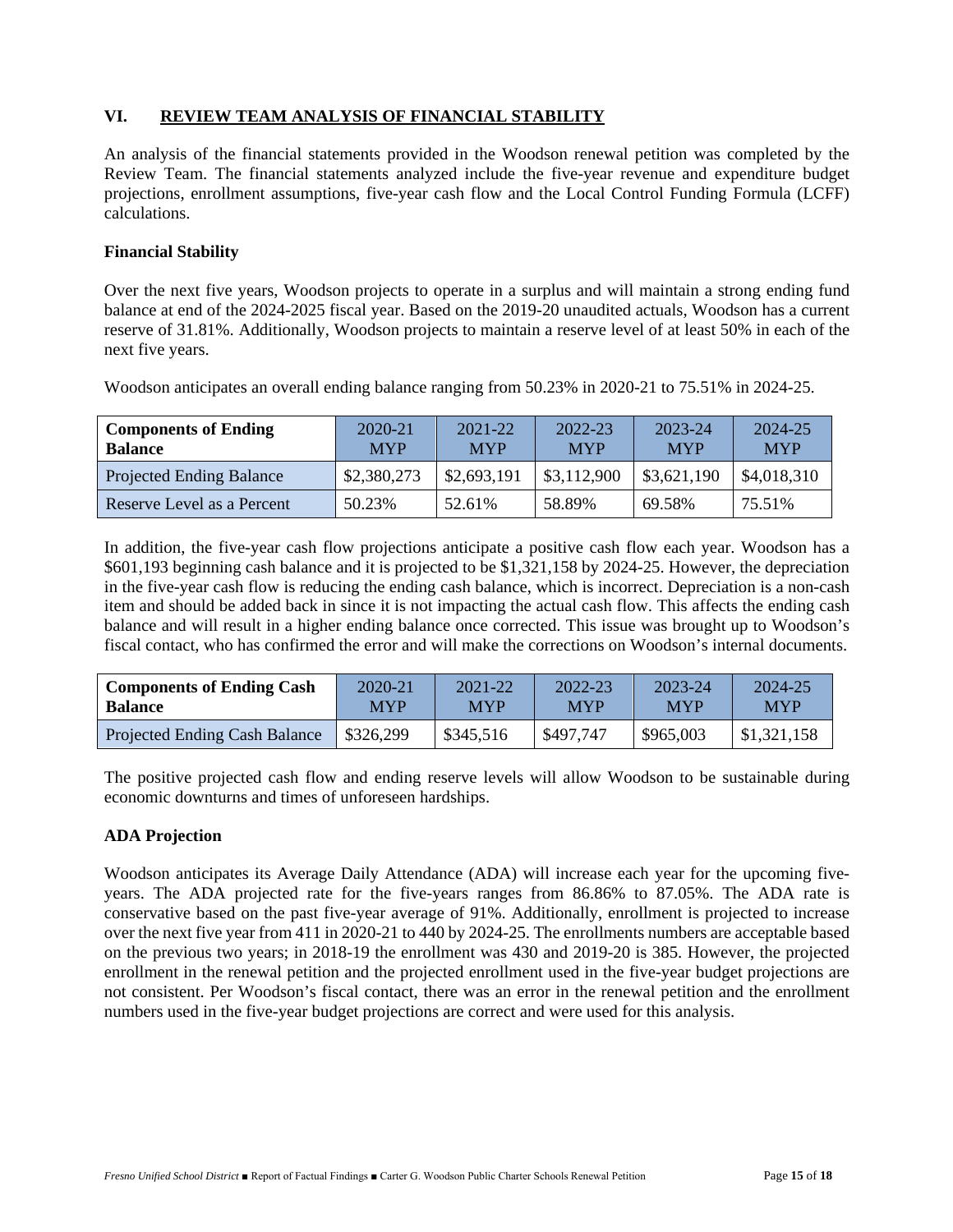

#### **Revenues**

Woodson utilizes the LCFF calculator for its LCFF estimates. Based on the calculation done by the District, the multi-year projections provided by Woodson are reasonable. Woodson is using an 87% ADA rate, which is conservative based on the past five-year average of 91%.

| <b>LCFF Revenues</b>              | 2020-21     | $2021 - 22$                                     | 2022-23     | 2023-24     | 2024-25     |
|-----------------------------------|-------------|-------------------------------------------------|-------------|-------------|-------------|
| Submitted by Carter G.<br>Woodson | \$4,582,881 | $\vert$ \$4,683,226   \$4,914,320   \$4,914,680 |             |             | \$4,914,968 |
| Calculated by FUSD                | \$4,576,254 | \$4,688,223                                     | \$4,911,336 | \$4,911,696 | \$4,911,984 |
| Difference                        | $(\$6,627)$ | \$4,997                                         | $(\$2,984)$ | $(\$2,984)$ | $(\$2,984)$ |

#### **Expenses**

#### Personnel:

Woodson projects to have 18.5 FTE for Certificated Teachers, 5 FTE for Certificated Counselors, and 4 FTE for Certificated Administrators. The Certificated Personnel salaries make up about 34% of all annual expenditures. In addition, there is 4 FTE allocated for Classified Instructors, 10 FTE for Non-certificated Support and 8 FTE for Clerical, Technical, and Office Staff. The Classified Personnel salaries make up about 15% of all annual expenditures. For both Certificated and Classified Personnel, the five-year projections have a 3% increase in salary expenditures for step and column increases per fiscal year. The average cost for Certificated Personnel based on the unaudited actuals for 2018-19 and 2019-20 were 36.5% and 14% for Classified Personnel. Personnel expenditures for both Certificated and Classified are reasonable based on the previous two years.

Woodson's five-year projections predict employee benefits costs to be 19% for 2020-21 of the total Certificated and Classified salaries. However, 2019-20 unaudited actuals have employee benefits expenditures around 27%. Based on this information employee benefits expenditures projections seem conservative. In addition, the five-year projections have a 4.5% increase per year for employees' health insurance benefits cost.

#### Materials & Supplies:

It is projected that an average of \$564 per ADA for each fiscal year will be spent on instructional materials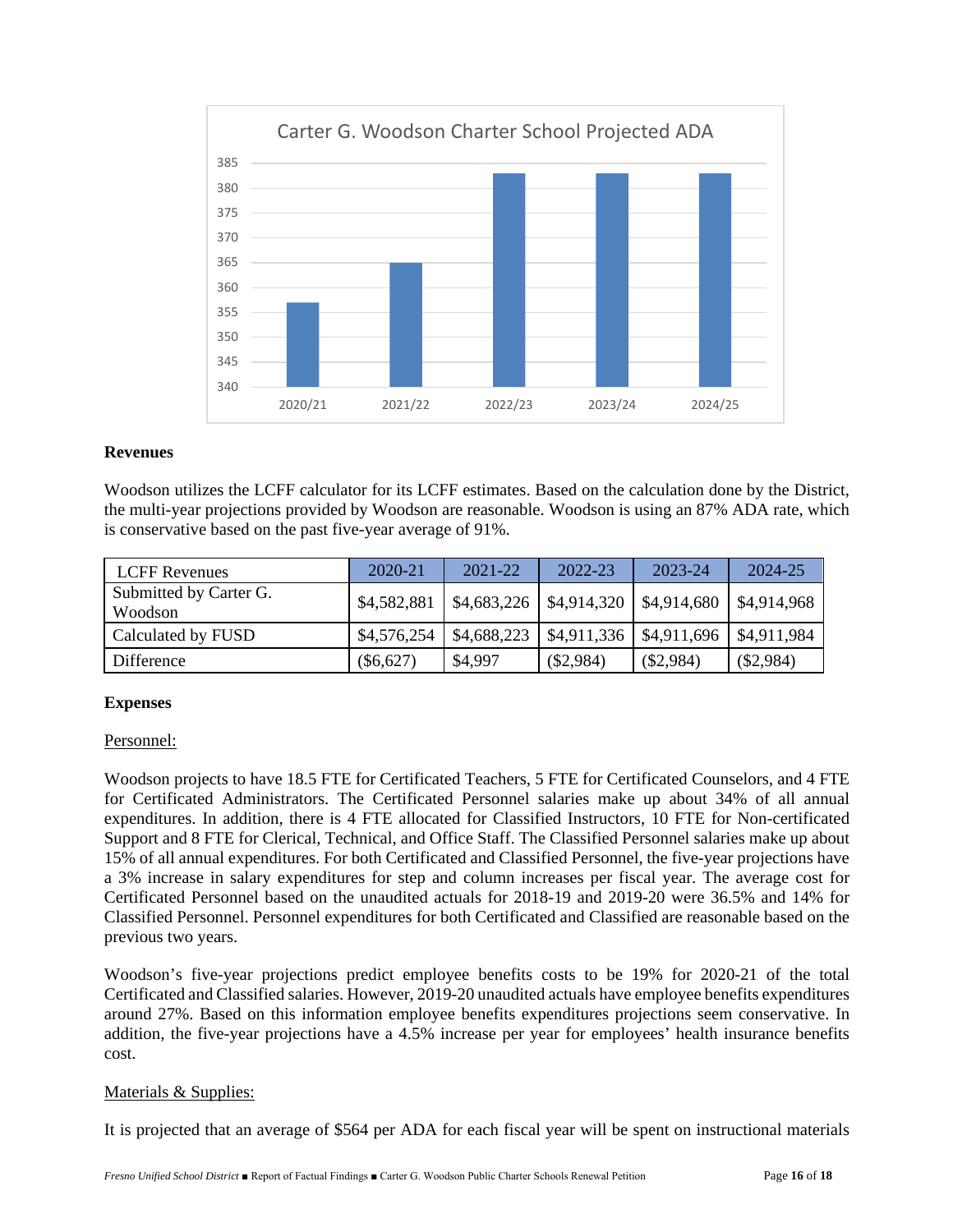and supplies for 2020-21. Books and Supplies expenditures based on the 2019-20 unaudited actuals were \$622.12 per ADA. However, the five-year projections are anticipating a decrease in the cost of books and supplies even though enrollment and ADA is increasing.

| <b>Books and Supplies</b><br><b>Expenditures</b> | 2020-21<br><b>MYP</b> | 2021-22<br><b>MYP</b> | 2022-23<br><b>MYP</b> | 2023-24<br><b>MYP</b> | 2024-25<br><b>MYP</b> |
|--------------------------------------------------|-----------------------|-----------------------|-----------------------|-----------------------|-----------------------|
| Projected ADA                                    | 357                   | 365                   | 383                   | 383                   | 383                   |
| Projected Books and<br>Supplies Expenditures     | \$201,446.00          | \$254,150.00          | \$186,650.00          | \$186,650.00          | \$186,650.00          |
| Cost per ADA                                     | \$564.27              | \$696.30              | \$487.34              | \$487.34              | \$487.34              |

#### Contracts and Services:

Woodson projects \$1,209,123 will be spent for costs related to services and other operating expenditures in 2020-21. These expenditures consist of Professional fees/Consultants, which is projected to be \$308,243 and includes contributions to the District for Special Education. Additionally, Woodson leases two buildings for which it projects the annual cost to be \$492,819, which includes rent, administrative space, copier leases and other rentals. The rest of the expenditures consist of pupil transportation, operations and housekeeping services, advertising, and travel for professional conferences.

#### District Oversight:

Woodson will pay the District 1% of LCFF revenue based on the Memorandum of Understanding for the oversight and facilities fee. This is currently budgeted to be \$45,829 in 2020-21 and 1% for each fiscal year thereafter.

The following table shows Woodson's total projected revenues and expenditures for the next five fiscal years:

#### **Revenue and Expenses**

|                                  | 2020/21   | 2021/22   | 2022/23                                                                                                | 2023/24   | 2024/25   |
|----------------------------------|-----------|-----------|--------------------------------------------------------------------------------------------------------|-----------|-----------|
| Revenues                         |           |           | $\mid$ \$5,500,774 $\mid$ \$5,432,083 $\mid$ \$5,705,834 $\mid$ \$5,712,375 $\mid$ \$5,719,027         |           |           |
| Expenses                         |           |           | $\frac{$4,738,956}{4,738,956}$ \ $\frac{$5,119,165}{4,55,286,125}$ \ $\frac{$5,204,085}{4,55,321,907}$ |           |           |
| Excess of Revenues over Expenses | \$761,818 | \$312,918 | \$419,709                                                                                              | \$508,290 | \$397,120 |

The following table includes the five-year projection for Woodson:

|                            | 2020/21     | 2021/22     | 2022/23     | 2023/24     | 2024/25     |
|----------------------------|-------------|-------------|-------------|-------------|-------------|
|                            | <b>MYP</b>  | <b>MYP</b>  | <b>MYP</b>  | <b>MYP</b>  | <b>MYP</b>  |
| <b>Total Revenue</b>       | \$5,500,774 | \$5,432,083 | \$5,705,834 | \$5,712,375 | \$5,719,027 |
| <b>Total Expense</b>       | \$4,738,956 | \$5,119,165 | \$5,286,125 | \$5,204,085 | \$5,321,907 |
| <b>Fund Balance</b>        | \$1,618,455 | \$2,380,273 | \$2,693,191 | \$3,112,900 | \$3,621,190 |
| Net Change to Fund Balance | \$761,818   | \$312,918   | \$419,709   | \$508,290   | \$397,120   |
| <b>Ending Fund Balance</b> | \$2,380,273 | \$2,693,191 | \$3,112,900 | \$3,621,190 | \$4,018,310 |

#### **Financial Reporting**

Woodson has submitted its financial reports in a timely manner. The organization is required to submit a preliminary budget, interim reports, unaudited actuals, and its audit report to the District each year. There